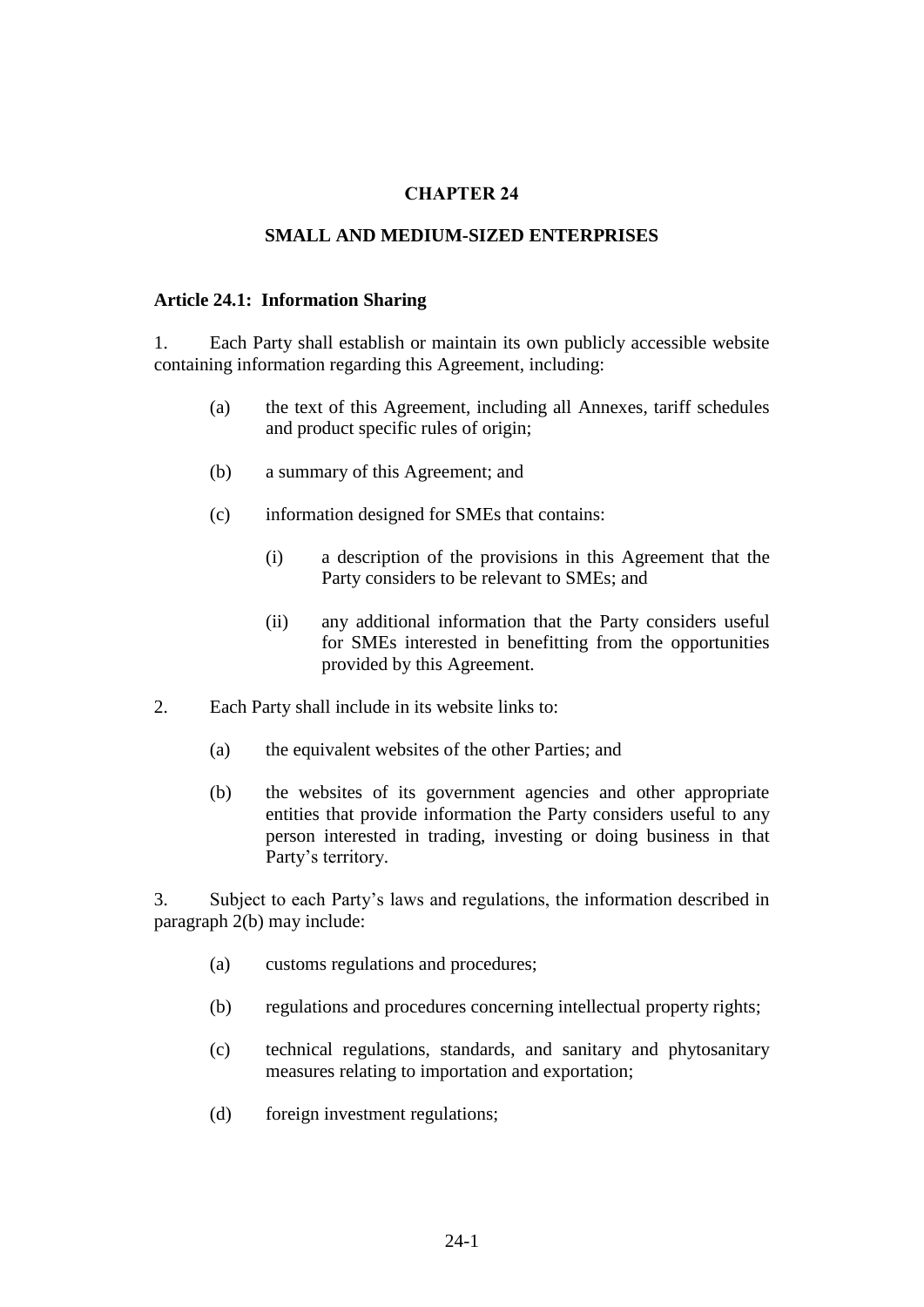- (e) business registration procedures;
- (f) employment regulations; and
- (g) taxation information.

When possible, each Party shall endeavour to make the information available in English.

4. Each Party shall regularly review the information and links on the website referred to in paragraphs 1 and 2 to ensure that such information and links are upto-date and accurate.

## **Article 24.2: Committee on SMEs**

1. The Parties hereby establish a Committee on SMEs (Committee), composed of government representatives of each Party.

- 2. The Committee shall:
	- (a) identify ways to assist SMEs of the Parties to take advantage of the commercial opportunities under this Agreement;
	- (b) exchange and discuss each Party's experiences and best practices in supporting and assisting SME exporters with respect to, among other things, training programmes, trade education, trade finance, identifying commercial partners in other Parties and establishing good business credentials;
	- (c) develop and promote seminars, workshops or other activities to inform SMEs of the benefits available to them under this Agreement;
	- (d) explore opportunities for capacity building to assist the Parties in developing and enhancing SME export counselling, assistance and training programmes;
	- (e) recommend additional information that a Party may include on the website referred to in Article 24.1 (Information Sharing);
	- (f) review and coordinate the Committee's work programme with those of other committees, working groups and any subsidiary body established under this Agreement, as well as those of other relevant international bodies, in order not to duplicate those work programmes and to identify appropriate opportunities for